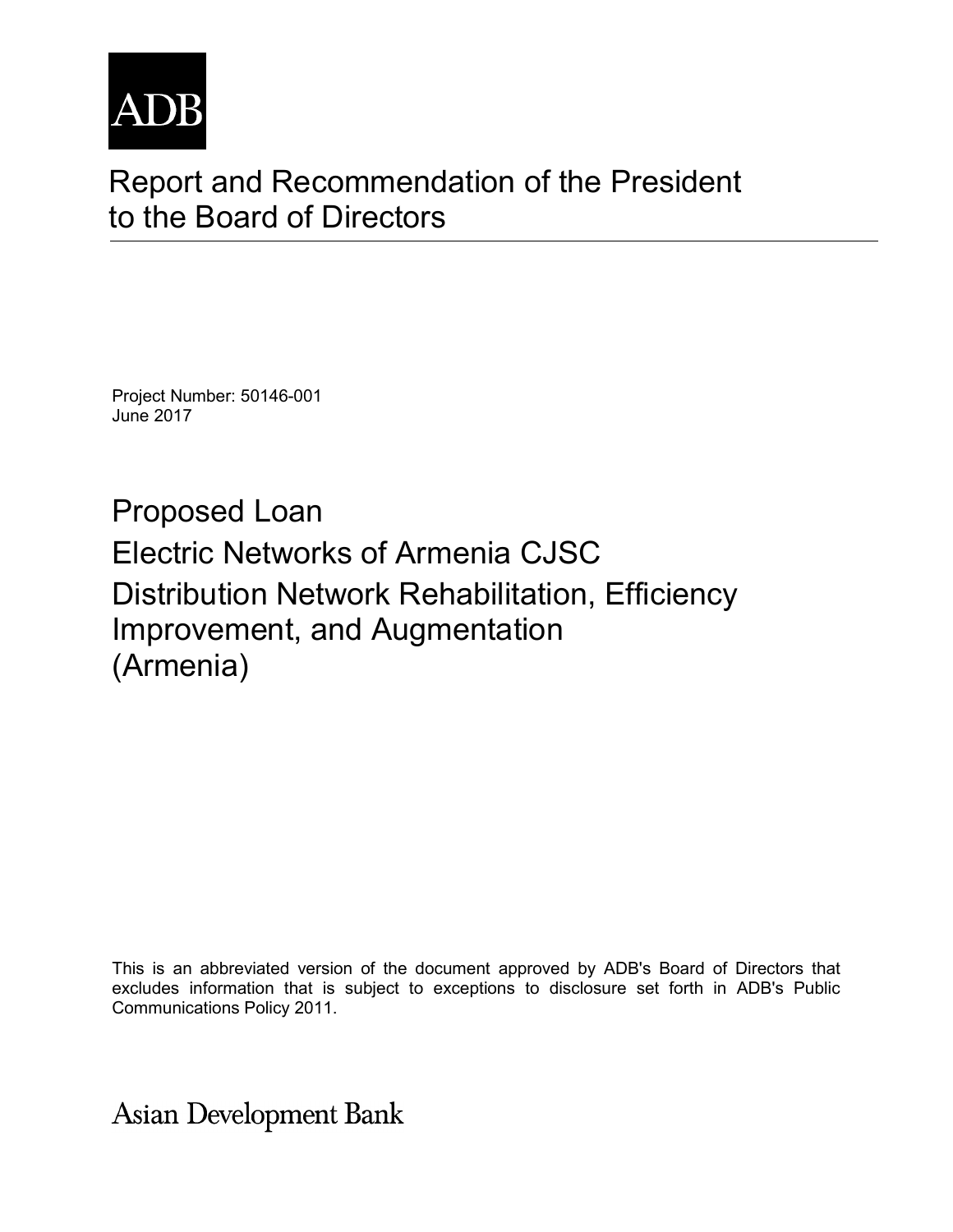#### **CURRENCY EQUIVALENTS**

(as of 18 April 2017)

| Currency unit $-$ dram (AMD) |          |             |
|------------------------------|----------|-------------|
| AMD1.00                      | $\equiv$ | \$0.0020571 |
| \$1.00                       | $\equiv$ | AMD486.10   |

#### **ABBREVIATIONS**

| <b>ADB</b>    |          | Asian Development Bank                                             |
|---------------|----------|--------------------------------------------------------------------|
| <b>EBITDA</b> | $\equiv$ | earnings before interest, taxes, depreciation, and<br>amortization |
| <b>ENA</b>    |          | <b>Electric Networks of Armenia</b>                                |
| <b>ESMS</b>   |          | environmental and social management system                         |
| <b>ISO</b>    |          | International Organization for Standardization                     |
| kV            |          | kilovolt                                                           |
| <b>PSRC</b>   |          | <b>Public Service Regulatory Commission</b>                        |
| US            |          | <b>United States</b>                                               |
|               |          |                                                                    |

#### **NOTE**

In this report, "\$" refers to United States dollars.

| <b>Vice-President</b><br><b>Director General</b><br><b>Director</b> | D. Gupta, Private Sector and Cofinancing Operations<br>M. Barrow, Private Sector Operations Department (PSOD) |  |  |  |
|---------------------------------------------------------------------|---------------------------------------------------------------------------------------------------------------|--|--|--|
|                                                                     | S. Chakraborty, Infrastructure Finance Division 1, PSOD                                                       |  |  |  |
| <b>Team leader</b>                                                  | S. Tang, Senior Investment Specialist, PSOD                                                                   |  |  |  |
| <b>Team members</b>                                                 | G. Abel, Senior Transaction Support Specialist (Integrity), PSOD                                              |  |  |  |
|                                                                     | P. Bailet, Senior Counsel, Office of the General Counsel                                                      |  |  |  |
|                                                                     | A. Barseghyan, Senior Portfolio Management Officer, Armenia                                                   |  |  |  |
|                                                                     | <b>Resident Mission, Central and West Asia Department</b>                                                     |  |  |  |
|                                                                     | J. Gomez, Safeguards Officer (Environment), PSOD                                                              |  |  |  |
|                                                                     | M. Manabat, Senior Investment Officer, PSOD                                                                   |  |  |  |
|                                                                     | W. Pocheim, Investment Specialist, PSOD                                                                       |  |  |  |
|                                                                     | V. Ramasubramanian, Senior Safeguards Specialist, PSOD                                                        |  |  |  |
|                                                                     | J. Ventura, Senior Investment Officer, PSOD                                                                   |  |  |  |

In preparing any country program or strategy, financing any project, or by making any designation of or reference to a particular territory or geographic area in this document, the Asian Development Bank does not intend to make any judgments as to the legal or other status of any territory or area.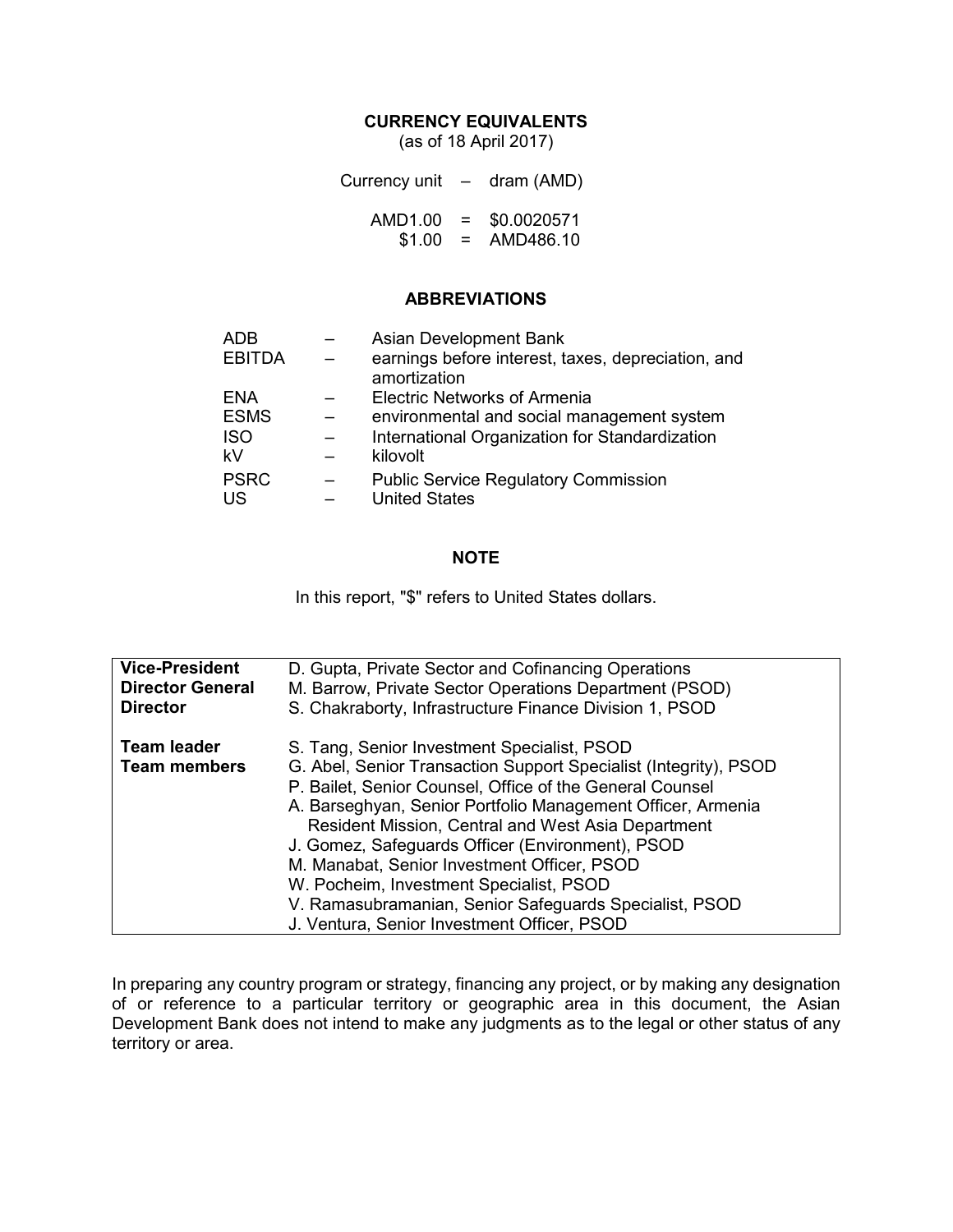## **CONTENTS**

## PROJECT AT A GLANCE

| Ι.   | THE PROPOSAL                     |                                                                                                                                                                                                                                                                        |                                               |
|------|----------------------------------|------------------------------------------------------------------------------------------------------------------------------------------------------------------------------------------------------------------------------------------------------------------------|-----------------------------------------------|
| ΙΙ.  | THE PROJECT                      |                                                                                                                                                                                                                                                                        |                                               |
|      | Α.<br>Β.<br>C.<br>D.<br>Е.<br>F. | Project Identification and Description<br>Development Impact, Outcome, and Outputs<br>Alignment with ADB Strategy and Operations<br><b>Investment Program and Financing Plan</b><br><b>Implementation Arrangements</b><br>Projected Financial and Economic Performance | 3<br>$\ensuremath{\mathsf{3}}$<br>4<br>4<br>5 |
| III. | А.<br>В.<br>C.                   | THE PROPOSED ADB ASSISTANCE<br>The Assistance<br>Value Added by ADB Assistance<br><b>Risks</b>                                                                                                                                                                         | 5<br>5<br>$\mathbf 5$<br>5                    |
| IV.  |                                  | POLICY COMPLIANCE                                                                                                                                                                                                                                                      | 5                                             |
|      | А.<br>В.<br>C.<br>D.             | Safeguards and Social Dimensions<br><b>Anticorruption Policy</b><br><b>Investment Limitations</b><br>Assurances                                                                                                                                                        | 5<br>6<br>7                                   |
| V.   |                                  | <b>RECOMMENDATION</b>                                                                                                                                                                                                                                                  | $\overline{7}$                                |
| 1.   | <b>APPENDIXES</b>                | Design and Monitoring Framework                                                                                                                                                                                                                                        | 8                                             |

Confidential information deleted.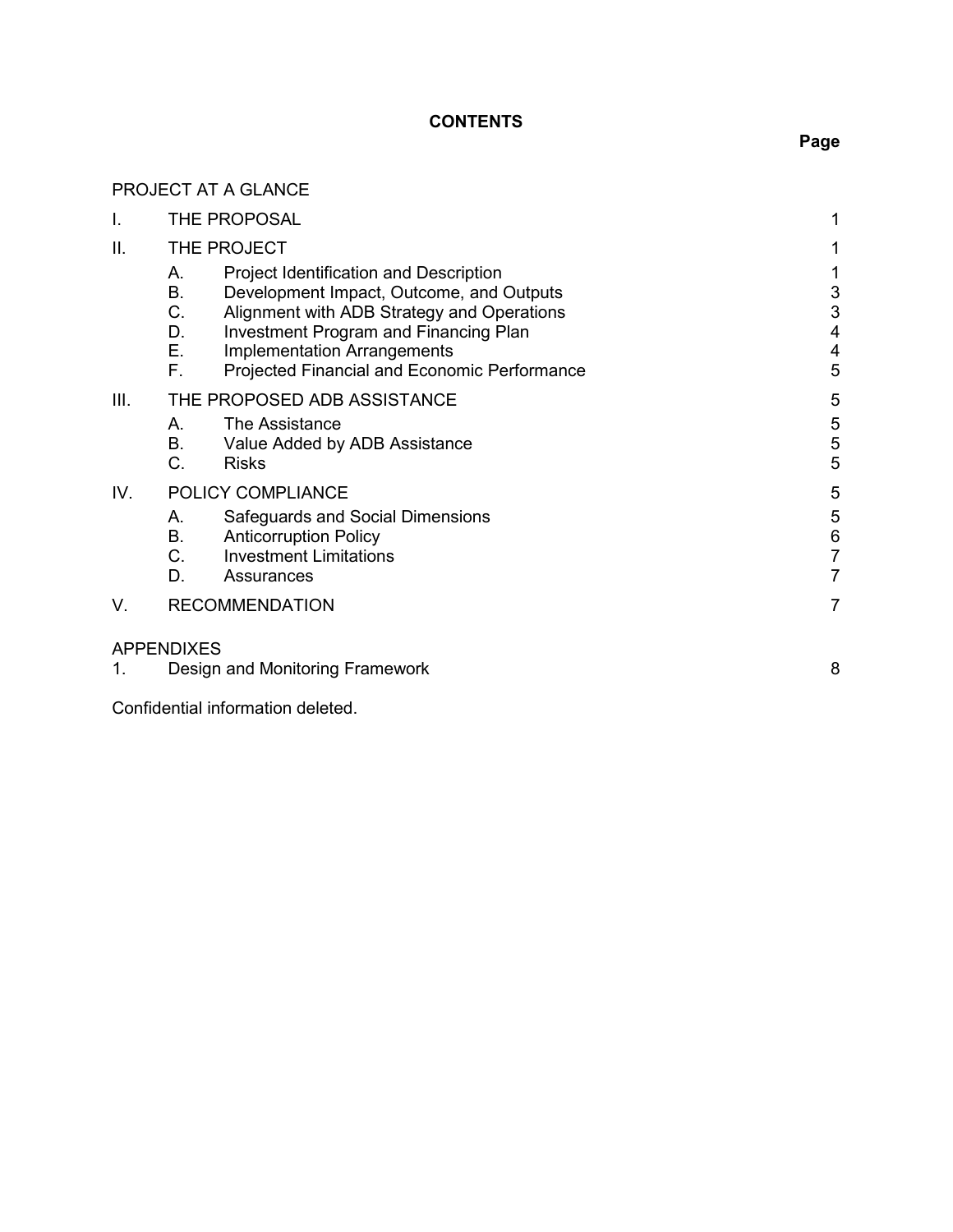| 1. Basic Data                                                            |                                                                                                |                                            |            | Project Number: 50146-001         |        |
|--------------------------------------------------------------------------|------------------------------------------------------------------------------------------------|--------------------------------------------|------------|-----------------------------------|--------|
| <b>Project Name</b>                                                      | Distribution Network<br>Rehabilitation, Efficiency                                             | <b>Department</b><br>/Division             | PSOD/PSIF1 |                                   |        |
| Country                                                                  | Improvement, and Augmentation<br>Armenia, Republic of                                          |                                            |            |                                   |        |
| <b>Borrower</b>                                                          | <b>Electric Networks of Armenia</b><br><b>CJSC</b>                                             |                                            |            |                                   |        |
| 2. Sector                                                                | Subsector(s)                                                                                   |                                            |            | <b>ADB Financing (\$ million)</b> |        |
| ✔ Energy                                                                 | Electricity transmission and distribution                                                      |                                            |            |                                   | 80.00  |
|                                                                          |                                                                                                |                                            | Total      |                                   | 80.00  |
| 3. Strategic Agenda                                                      | <b>Subcomponents</b>                                                                           | <b>Climate Change Information</b>          |            |                                   |        |
| Inclusive economic                                                       | Pillar 1: Economic                                                                             | Mitigation (\$ million)                    |            |                                   | 80.00  |
| growth (IEG)                                                             | opportunities, including jobs,                                                                 | CO <sub>2</sub> reduction (tons per annum) |            |                                   | 11,400 |
|                                                                          | created and expanded                                                                           | Climate Change impact on the Project       |            |                                   | Low    |
| Environmentally                                                          | Eco-efficiency                                                                                 |                                            |            |                                   |        |
| sustainable growth                                                       | Global and regional                                                                            |                                            |            |                                   |        |
| (ESG)                                                                    | transboundary environmental<br>concerns                                                        |                                            |            |                                   |        |
| 4. Drivers of Change                                                     | <b>Components</b>                                                                              | <b>Gender Equity and Mainstreaming</b>     |            |                                   |        |
| Partnerships (PAR)                                                       | Commercial cofinancing<br>International finance<br>institutions (IFI)<br><b>Private Sector</b> | No gender elements (NGE)                   |            |                                   | ◢      |
| Private sector<br>development (PSD)                                      | Promotion of private sector<br>investment                                                      |                                            |            |                                   |        |
| 5. Poverty and SDG Targeting                                             |                                                                                                | <b>Location Impact</b>                     |            |                                   |        |
| Geographic Targeting                                                     | <b>No</b>                                                                                      | Nation-wide                                |            |                                   | High   |
| <b>Household Targeting</b>                                               | No                                                                                             |                                            |            |                                   |        |
| <b>SDG Targeting</b><br><b>SDG Goals</b>                                 | Yes<br>SDG7, SDG8                                                                              |                                            |            |                                   |        |
| 6. Nonsovereign Operation Risk Rating                                    |                                                                                                |                                            |            |                                   |        |
| <b>Obligor Name</b>                                                      |                                                                                                | <b>Obligor Risk Rating</b>                 |            | <b>Facility Risk Rating</b>       |        |
| Electric Networks of Armenia CJSC                                        |                                                                                                | NSO <sub>9</sub>                           |            | NSO <sub>9</sub>                  |        |
| 7. Safeguard Categorization                                              | <b>Environment: B</b>                                                                          | <b>Involuntary Resettlement: B</b>         |            | <b>Indigenous Peoples: C</b>      |        |
| 8. Financing                                                             |                                                                                                |                                            |            |                                   |        |
| <b>Modality and Sources</b>                                              |                                                                                                |                                            |            | Amount (\$ million)               |        |
| <b>ADB</b>                                                               |                                                                                                |                                            |            | 80.00                             |        |
| Nonsovereign LIBOR Based Loan (Regular Loan): Ordinary capital resources |                                                                                                |                                            |            | 80.00                             |        |
| <b>B-Loans</b>                                                           |                                                                                                |                                            |            | 0.00                              |        |
| None                                                                     |                                                                                                |                                            |            | 0.00                              |        |
| Official Cofinancing*                                                    |                                                                                                |                                            |            | 0.00                              |        |
| None                                                                     |                                                                                                |                                            |            | 0.00                              |        |
| Others <sup>b</sup>                                                      |                                                                                                |                                            |            | 121.24                            |        |
| <b>Total</b>                                                             |                                                                                                |                                            |            | 201.24                            |        |
|                                                                          |                                                                                                |                                            |            |                                   |        |

#### PROJECT AT A GLANCE

\* Concessional financing from external sources.<br><sup>b</sup> Derived by deducting ADB financing, B Loans and Official Cofinancing from Project Total Cost.

Source: Asian Development Bank<br>This document must only be generated in eOps. [64112016100750661588] [68] Generated Date: 05-Jun-2017 13:56:47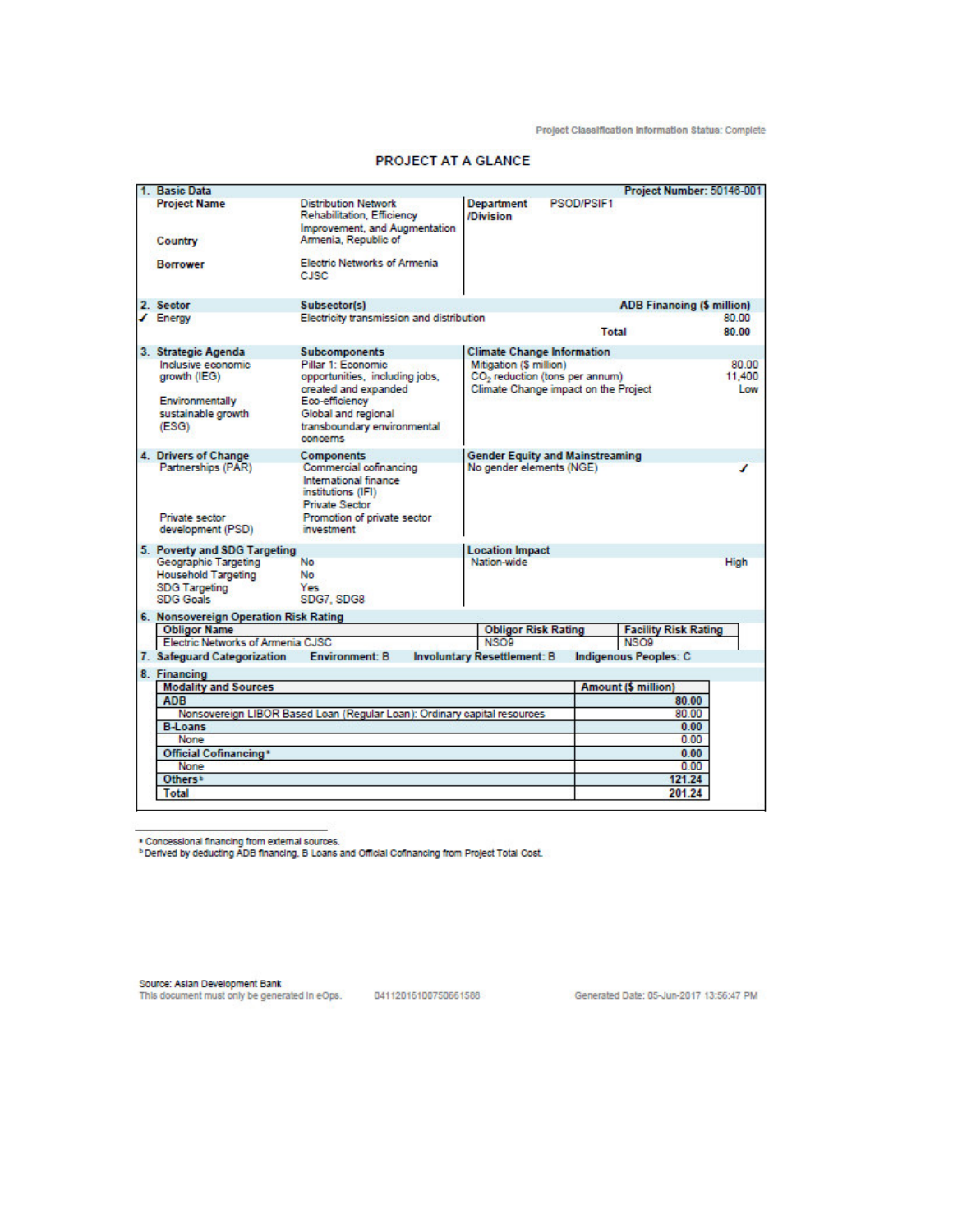## **I. THE PROPOSAL**

1. I submit for your approval the following report and recommendation on a proposed loan of up to \$80,000,000 equivalent in United States (US) dollars and euros to Electric Networks of Armenia CJSC (ENA) for the Distribution Network Rehabilitation, Efficiency Improvement, and Augmentation in Armenia.<sup>1</sup>

## **II. THE PROJECT**

## **A. Project Identification and Description**

2. **Project identification.** Since the start of the 21st century, Armenia's energy sector has undergone a series of reforms that have significantly improved its performance. The reforms involved the unbundling of a vertically integrated electricity subsector and the privatization of power and gas distribution networks and of most generating companies.<sup>2</sup> However, the power distribution network was largely neglected and suffers from the effects of poor and irregular construction and maintenance work undertaken in the 1990s [Confidential information deleted]. Distribution assets in the two largest cities of Yerevan and Gyumri are almost fully depreciated.

3. Following financial difficulties in 2015, ENA (which is privately owned and the only electricity distribution company in Armenia) was purchased by Liormand Holdings Limited (Liormand) from an affiliate of Inter RAO UES (Russian company). The new investor is in the process of upgrading the company's management and operations to bring them to international standards. Before the ownership change in 2015, there were public protests because of the worsening quality and reliability of ENA's service at a time when tariffs were being increased. The Government of Armenia supported the change in ownership on the understanding that ENA would be modernized and managed more efficiently. ENA's proposed 5-year investment program is the first step in this planned transformation and has been approved by Armenia's Public Service Regulatory Commission (PSRC). ENA is seeking the support of multilateral development banks. The Asian Development Bank (ADB) and the European Bank for Reconstruction and Development will be jointly financing the project, which commenced in 2016 and is expected to be completed by 2020.

4. **Project design**. Under the new management and ownership, ENA launched the project aimed at (i) improving the quality of the distribution network and services of its multisite operations across the country; (ii) reducing electricity losses and operational expenses; (iii) improving technical maintenance and safety conditions; (iv) modernizing the metering system; (v) rehabilitating, reinforcing, and augmenting the distribution network; (vi) connecting new customers; and (vii) introducing international standards of management<sup>3</sup> and an automated control system. This is expected to directly improve profitability, while keeping tariffs stable. The project has the following key components:

(i) **Network rehabilitation and reinforcement** [Confidential information deleted]. Outdated equipment and lines will be rehabilitated. The accumulated depreciation of existing equipment ranges from 66% to 92% for most categories, which indicates the age of the equipment. Much of these will need to be replaced and

<sup>-</sup>1 CJSC = closed joint stock company is a legal entity, commonly found in the former Soviet Union, whose shares are distributed among a limited number of shareholders with limited liability.

<sup>2</sup> ADB. 2014. *Country Partnership Strategy: Armenia, 2014–2018.* Manila.

<sup>3</sup> International standards as recommended by the International Organization for Standardization (ISO).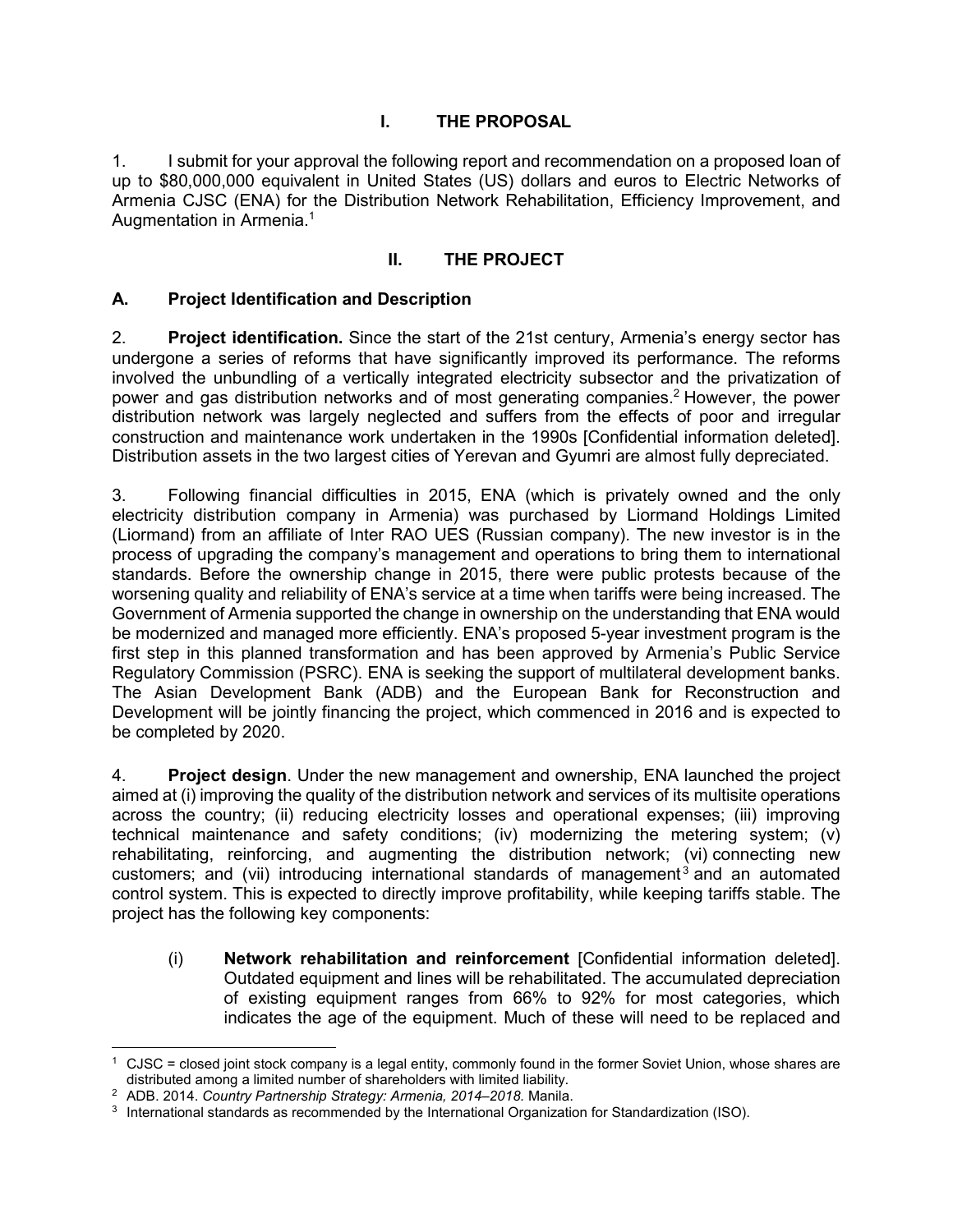upgraded, with about 65% of the new investment to be applied to the reconstruction of the 6/10-kilovolt (kV) distribution network. This component will also include the reconstruction of the 0.4 kV, 35 kV, and 110 kV distribution networks, as well as electric network improvement in apartment buildings.

- (ii) **Special projects** [Confidential information deleted]. Investments to reduce the electricity voltage deviations that exceed permitted limits will enhance the quality of supplied electricity and reduce network losses.
- (iii) **Substation reconstruction and network augmentation** [Confidential information deleted]. With the rapid expansion of the Yerevan city center and the construction of many new buildings, ENA implemented interim measures to cope with the expansion. Investments related to the connection of new customers account for 81% of the investment. In addition, ENA plans to reconstruct and upgrade three important substations.
- (iv) **Automatic meter reading** [Confidential information deleted]. The expansion and improvement of ENA's automatic electricity metering system, mainly in the 0.4 kV and 6/10 kV networks (including more than 250,000 meter installations for end consumers), is being planned. The investment will allow a more efficient flow of electricity and fewer power outages. The installation of automatic recording and control systems will allow ENA to reduce commercial losses and manage systems more efficiently.
- (v) **Vehicles and special machinery** [Confidential information deleted]. ENA plans to purchase maintenance vehicles and machinery required for network operations and maintenance.
- (vi) **Other investments** [Confidential information deleted]. The introduction of an automated control system and International Organization for Standardization (ISO) standards of management will modernize overall planning and control functions as well as customer interface. This component includes the purchase of office and testing equipment, as well as the reconstruction of the administrative building.

5. **Borrower.** As the sole and exclusive licensee for the distribution of electricity in Armenia, ENA is responsible for the maintenance and augmentation of the distribution network and is engaged in the purchase and regulated distribution of electricity. It is also the sole and exclusive purchaser of electricity in Armenia. With 7,136 employees, ENA is the largest employer in Armenia. ENA owns and operates 8,793 110 kV, 35 kV, and 6/10 kV substations and transformation stations; 261 distribution stations; 31,980 kilometers of overhead distribution lines and underground cables; 193 110 kV transformers; and 382 35 kV transformers.<sup>4</sup> ENA has 990,000 electricity meters (including 360,000 in Yerevan and 45,000 in Gyumri) to measure electricity consumed.<sup>5</sup>

6. ENA's customers are the entire population of Armenia: household annual consumption represents about 35% of electricity consumption; large customers (i.e., industry, transport, and water supply and irrigation) account for about 30%: and the remaining 35% are public entities and

 4 Tetra Tech. 2017. *ENA - Modernisation of Distribution Network: Technical Due Diligence Report.* Yerevan.

<sup>&</sup>lt;sup>5</sup> ENA. 2016. *Development of Activities for the Improvement of Operating Efficiency. Yerevan.*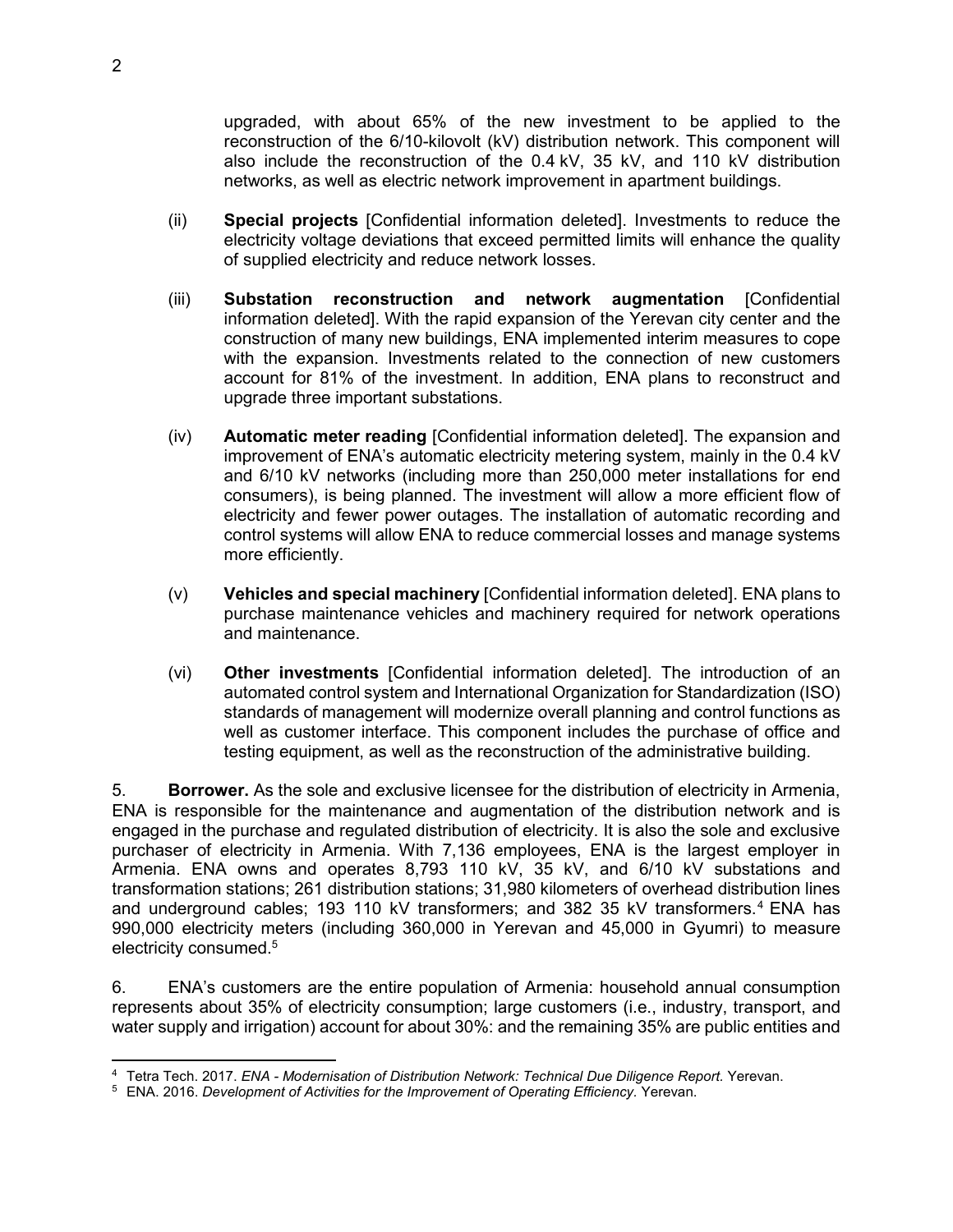small to medium-sized businesses.<sup>6</sup> ENA purchases power from various private and state-owned power producers. Since 2013 Metsamor Nuclear Power Plant (MNPP), with more than one-third of supplied energy, has been the most important supplier of electricity for ENA.

Confidential information deleted.

7. Confidential information deleted.

8. ENA is a closed joint stock company that was founded in May 2002 when four stateowned, regional electricity distribution companies<sup>7</sup> were merged and privatized. After receiving the required approvals from Armenia in October 2015, Liormand (a private company incorporated in Cyprus) acquired ENA.

Confidential information deleted.

9. Confidential information deleted.

## **B. Development Impact, Outcome, and Outputs**

10. **Impact.** The project contributes to government goals of energy independence and energy efficiency.<sup>8</sup>

11. **Outcome.** The outcome will be improved private sector electricity distribution in Armenia, primarily characterized by lower distribution losses of 8.0% by 2021, compared with 9.7% in 2016.

12. **Outputs.** The output will be a rehabilitated network of 400 kilometers of upgraded distribution lines, 900 upgraded transformers, 550 installed substations, and 250,000 automatic metering devices installed for end consumers by the end of 2020.

## **C. Alignment with ADB Strategy and Operations**

13. **Consistency with ADB strategy and country strategy.** The project is consistent with the Midterm Review of Strategy 2020, which includes a focus on private sector development and operations, as well as infrastructure development.<sup>9</sup> ADB's support for the project is in line with its country partnership strategy for Armenia, 2014–2018, which supports energy security by diversifying energy sources and rehabilitating and upgrading electricity transmission and distribution networks (footnote 2).

14. **Consistency with sector strategy and relevant ADB operations.** The project is in line with ADB's Energy Policy, particularly with one of its three pillars—maximizing access to energy for all. The project will support the installation of modern transmission and distribution systems to transmit electricity efficiently from generation facilities to consumers, including the upgrading of existing systems to reduce technical losses.<sup>10</sup>

<sup>-</sup>6 United States Agency for International Development. 2016. *Armenia Gap Analysis with List of Market Challenges and Legal Barriers.* Washington, DC.

<sup>7</sup> Yerevan Electric Networks, North Electric Networks, South Electric Networks, and Central Electric Networks.

<sup>8</sup> Armenia Government Programme 2016. http://www.gov.am/en/gov-program/. Accessed on 12 May 2017.

<sup>9</sup> ADB. 2014. *Midterm Review of Strategy 2020: Meeting the Challenges of a Transforming Asia and Pacific*. Manila.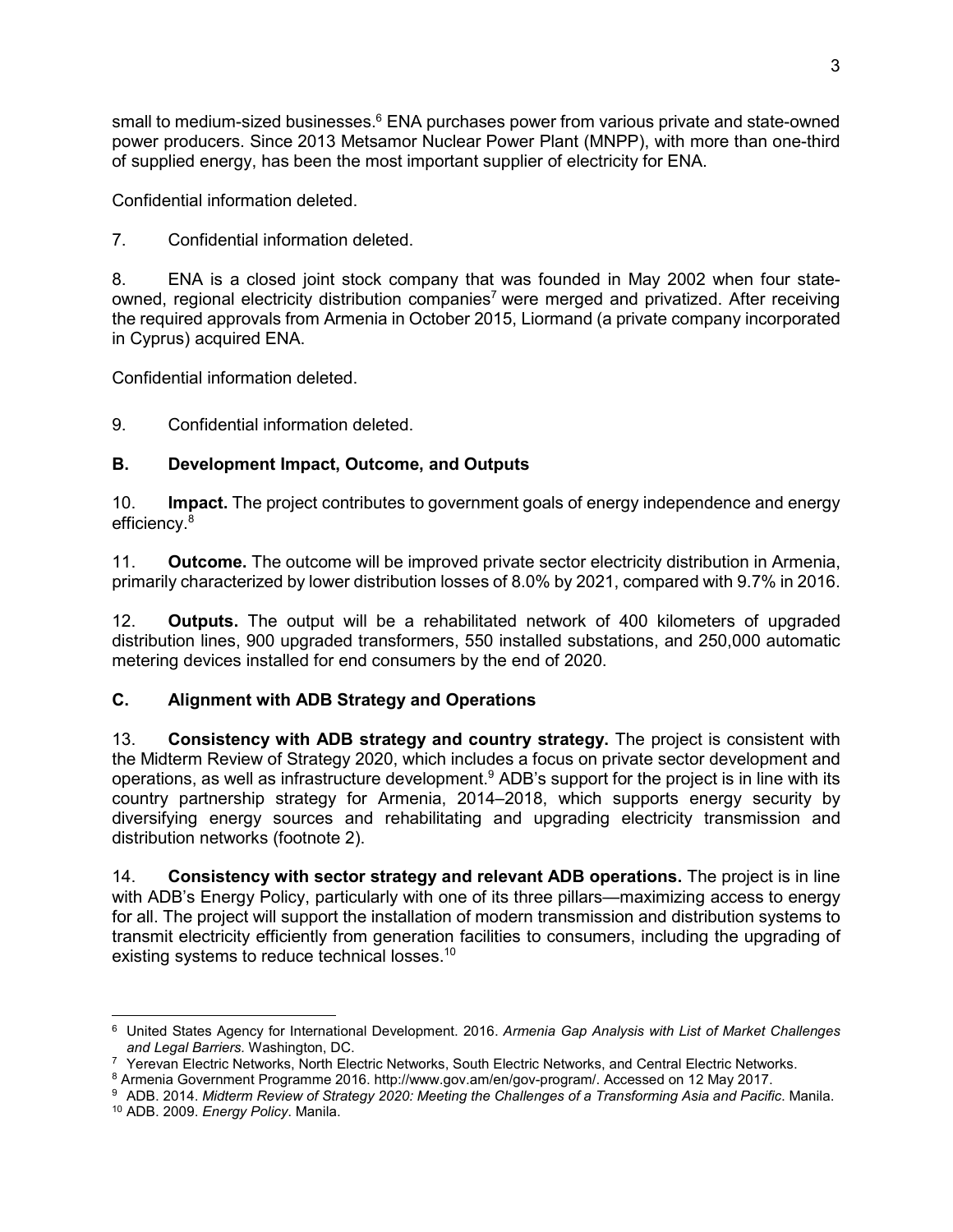## **D. Investment Program and Financing Plan**

15. Confidential information deleted.

# 16. Confidential information deleted.<br>**E.** Implementation Arrangements

## **Implementation Arrangements**

17. ENA is a regulated distribution company and has been awarded the sole right to distribute electricity in Armenia. Table 3 summarizes the main implementation arrangements that determine ENA's revenues and the implementation of the investment program.

| <b>Aspects</b>                           | <b>Arrangements</b>                                                                                                                                                                                                                                                                                                                                                                                                                                                                                                                                                                                                                                                                                                                                                                                                                                                        |
|------------------------------------------|----------------------------------------------------------------------------------------------------------------------------------------------------------------------------------------------------------------------------------------------------------------------------------------------------------------------------------------------------------------------------------------------------------------------------------------------------------------------------------------------------------------------------------------------------------------------------------------------------------------------------------------------------------------------------------------------------------------------------------------------------------------------------------------------------------------------------------------------------------------------------|
| Regulatory framework                     | The Ministry of Energy Infrastructure and Natural Resources governs the<br>power subsector. The Public Services Regulatory Commission (PSRC) is<br>an independent regulatory body that regulates tariffs, licenses, service<br>standards, and trade provisions for companies in the power subsector.<br>The Energy Law, 2001 of Armenia is the main legislation for the power<br>subsector. The Electric Networks of Armenia (ENA) received a license to<br>distribute electricity in Armenia for an unlimited period. ENA's tariff is<br>approved by PSRC as regulated in the Energy Law. The tariff regulation<br>and ENA license set out the basis for calculating the necessary revenue<br>required by ENA and this includes the permissible profit earned by ENA.<br>Procurements carried out by ENA are subject to the requirements of the<br>Procurement Law, 2005. |
| Management                               | ENA has a six-member management team that is led by Karen<br>Harutyunyan, the general director who is supported by a director in charge<br>of each of the following functions: (i) finance and economy; (ii) technical;<br>(iii) sales; (iv) security and control; and (v) general operations. ENA is<br>managed by a team of professionals with strong industry background.                                                                                                                                                                                                                                                                                                                                                                                                                                                                                               |
| Implementation period                    | Asian Development Bank and European Bank for Reconstruction and<br>Development funding for the implementation of the investment program<br>will be drawn over 4 years in four tranches.                                                                                                                                                                                                                                                                                                                                                                                                                                                                                                                                                                                                                                                                                    |
| Operations arrangements                  |                                                                                                                                                                                                                                                                                                                                                                                                                                                                                                                                                                                                                                                                                                                                                                                                                                                                            |
| Revenue structure                        | The industry regulator, PSRC, determines the revenue that ENA earns.<br>ENA's regulated revenue is an aggregate of several components, which<br>includes the cost of purchased power (including generation, transmission,<br>and system operation costs); ENA's operating and maintenance costs;<br>depreciation of ENA's regulated asset base; allowance for uncollectable<br>receivables; and a reasonable economic return on ENA's regulated asset<br>base.                                                                                                                                                                                                                                                                                                                                                                                                             |
| Operation and<br>maintenance             | Management of operations and technical aspects related to ENA's<br>distribution network are undertaken by the employees of ENA. ENA has<br>separate departments that manage budgeting and planning, technical<br>management, and safety and inspections. ENA prepares demand<br>forecasts and establishes its strategic development plans and operating<br>and capital expenditure budgets based on these forecasts.                                                                                                                                                                                                                                                                                                                                                                                                                                                       |
| Performance monitoring<br>$\overline{1}$ | Key performance indicators, including output and outcome indicators, will<br>be reported by ENA.                                                                                                                                                                                                                                                                                                                                                                                                                                                                                                                                                                                                                                                                                                                                                                           |

**Table 3: Summary of Implementation Arrangements** 

Source: Asian Development Bank estimates.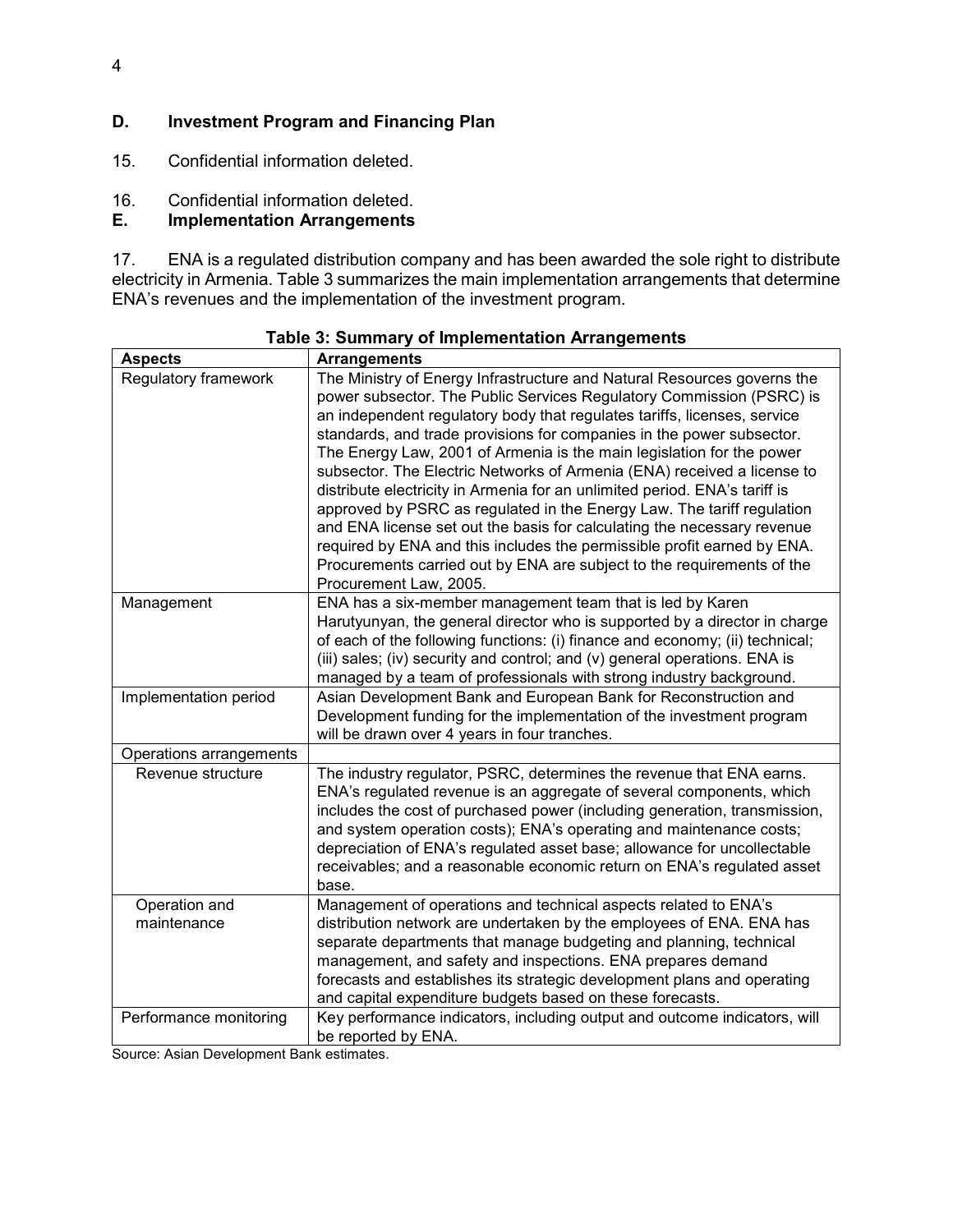## **F. Projected Financial and Economic Performance**

18. Confidential information deleted.

## **III. THE PROPOSED ADB ASSISTANCE**

#### **A. The Assistance**

19. ADB's proposed assistance comprises a loan of up to \$80,000,000 equivalent in US dollars and euros to ENA from ADB's ordinary capital resources.

Confidential information deleted.

#### **B. Value Added by ADB Assistance**

- 20. ENA's investment program merits ADB's assistance for the following reasons:
	- (i) ADB is filling a critical market gap by providing long-term funding which is not available in the local market.
	- (ii) The proposed assistance will demonstrate ADB's confidence in ENA's financial stability which forms the foundation of Armenia's energy sector.
	- (iii) ENA's environmental and social responsibility will be enhanced through ADB's involvement.

#### **C. Risks**

- 21. Confidential information deleted.
- 22. Confidential information deleted.

23. **Operation and maintenance.** ENA manages the operation of the distribution network across Armenia and has 7,136 employees running its operations. ENA has experienced and qualified staff. The investment program aims to improve operation and maintenance performance by implementing international management standards and automated information systems, and rehabilitating outdated infrastructure.

24. Confidential information deleted.

25. Confidential information deleted.

#### **IV. POLICY COMPLIANCE**

#### **A. Safeguards and Social Dimensions**

26. In compliance with ADB's Safeguard Policy Statement (2009), the project is classified *category B* for the environment and involuntary resettlement and *category C* for indigenous peoples. The potential environmental and social impacts of the investment plan are generally sitespecific, reversible, and mostly associated with decommissioning and installation activities. These typically include issues on occupational and community health and safety, noise and vibration, soil erosion due to soil excavations, and management of hazardous and nonhazardous wastes. Management measures to avoid, minimize, mitigate, and compensate for the adverse impacts will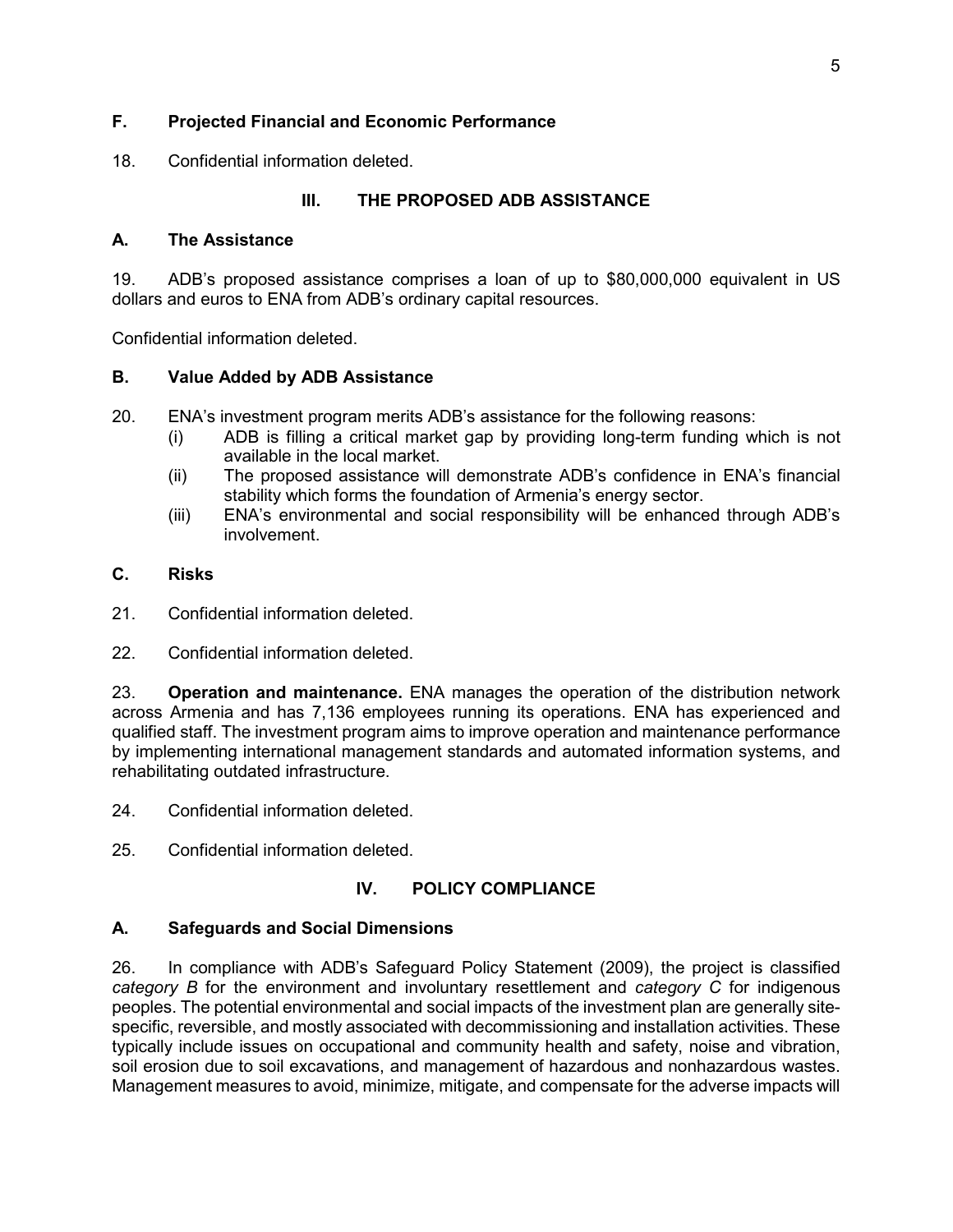be incorporated in the operational procedures of ENA and in the safeguard reports and plans of new facilities.

Confidential information deleted.

27. Involuntary resettlement impacts are not expected to be significant as reconstruction and refurbishment will be carried out within the existing footprints of the facilities, without need for additional land acquisition. New facilities such as substations and transformers, if required, will be located on government lands after obtaining the required permission from the local authorities. The due diligence confirmed that ENA does not typically implement any projects that involve involuntary resettlement or land acquisition and selects alternate suitable locations on government lands. ENA will establish screening and categorization procedures for environment and involuntary resettlement impacts as part of its environmental and social management system (ESMS), prepare and implement safeguard documents and plans, as required, and in accordance with the Safeguard Policy Statement. Category A subprojects for environment and involuntary resettlement impacts are unlikely under the investment program given the nature of ENA's operations and the scale of the facilities proposed. The investment program is unlikely to trigger impacts on Indigenous Peoples (IPs) as there are no known IPs, as per Safeguard Policy Statement definition, in Armenia. A grievance redress mechanism will be adopted to address internal and external stakeholder grievances. Information disclosure and consultation with affected people will be conducted following ADB requirements. ENA has committed to strengthen its institutional capacity to manage the project's social and environmental impacts.

28. The Lenders' consultant conducted a corporate audit on ENA's current ESMS and its past and current performance against the objectives, principles, and requirements of ADB's Safeguard Policy Statement. The audit showed that while ENA is currently working on the implementation of five ISO standards (including ISO 14001), the existing procedures are mainly established to address national requirements. The Lenders' consultant developed a corrective action plan, which ENA has agreed to integrate into its corporate ESMS. The ESMS will (i) formalize an internal system that outlines ENA's environmental and social policies; (ii) establish a screening, categorization, safeguard planning, and review procedure for environment and involuntary resettlement impacts of all facilities under the investment program; (iii) rationalize the organizational structure and staffing to manage environmental and social safeguard concerns; (iv) conduct continual training and capacity-building activities; and (v) expand monitoring and reporting regimes. These will be included in the legal agreement between ADB and ENA.

29. ENA will comply with Armenia's Labor Code, 2004 and, pursuant to ADB's Social Protection Strategy (2001), will take measures to comply with internationally recognized core labor standards.<sup>11</sup> The borrower will report regularly to ADB on (i) its compliance with such laws, and (ii) the measures taken. Information disclosure and consultation with affected people will be conducted following ADB requirements (footnote 20).

## **B. Anticorruption Policy**

30. ENA was advised of ADB's policy of implementing best international practice relating to combating corruption, money laundering, and the financing of terrorism. ADB will ensure that the investment documentation includes appropriate provisions prohibiting corruption, money laundering, and the financing of terrorism, and remedies for ADB in the event of noncompliance.

 11 ADB. 2003. *Social Protection.* Manila (adopted in 2001).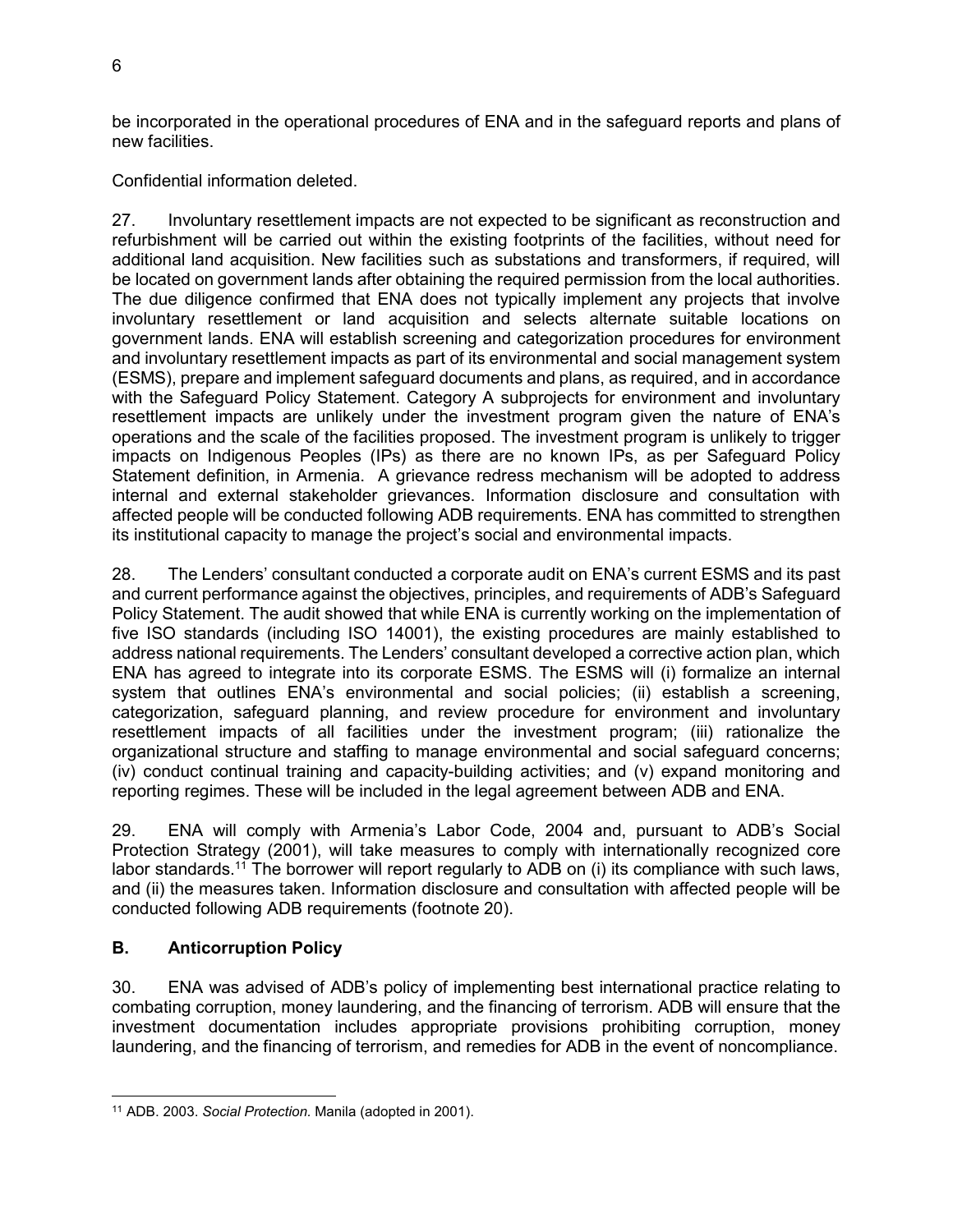#### **C. Investment Limitations**

31. Confidential information deleted.

#### **D. Assurances**

32. Consistent with the Agreement Establishing the Asian Development Bank (the Charter),<sup>12</sup> ADB will proceed with the proposed assistance upon establishing that the Government of Armenia has no objection to the proposed assistance to ENA. ADB will enter into suitable finance documentation, in form and substance satisfactory to ADB, following approval of the proposed assistance by the Board of Directors.

## **V. RECOMMENDATION**

33. I am satisfied that the proposed loan would comply with the Articles of Agreement of the Asian Development Bank (ADB) and recommend that the Board approve the loan of up to \$80,000,000 equivalent in United States dollars and euros from ADB's ordinary capital resources to Electric Networks of Armenia CJSC for the Distribution Network Rehabilitation, Efficiency Improvement, and Augmentation in Armenia, with such terms and conditions as are substantially in accordance with those set forth in this report, and as may be reported to the Board.

> Takehiko Nakao President

01 June 2017

 12 ADB. 1966. *Agreement Establishing the Asian Development Bank.* Manila.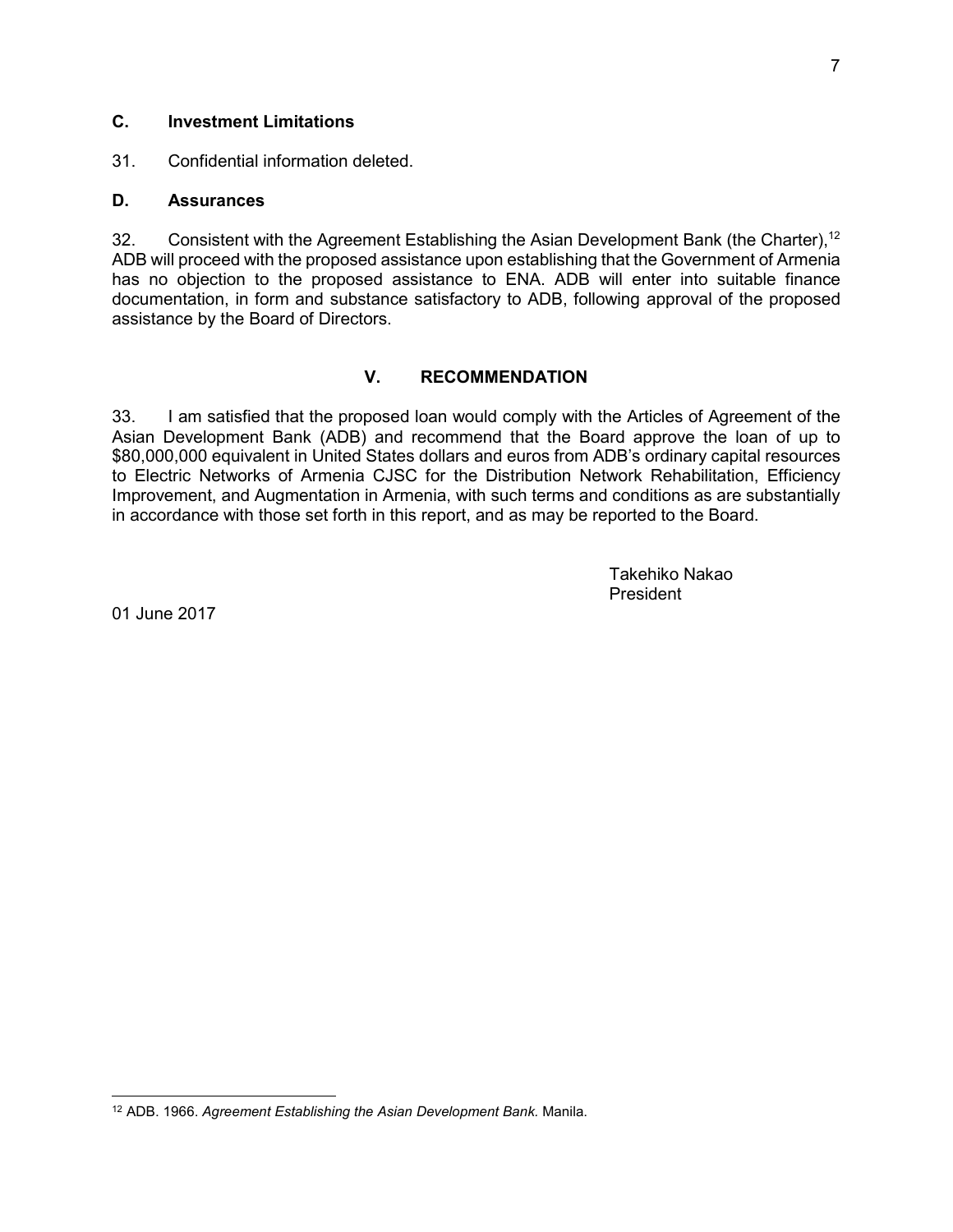## **DESIGN AND MONITORING FRAMEWORK**

**Impacts the Project is Aligned with:** 

Ensure energy independence and promote energy efficiency. Government of Armenia, 2016<sup>a</sup>

|                                                                                     | <b>Performance Indicators</b>                                                                                                             | <b>Data Sources and</b>          |                                                                                  |  |  |  |
|-------------------------------------------------------------------------------------|-------------------------------------------------------------------------------------------------------------------------------------------|----------------------------------|----------------------------------------------------------------------------------|--|--|--|
| <b>Results Chain</b>                                                                | with Targets and Baselines                                                                                                                | <b>Reporting Mechanisms</b>      | <b>Risks</b>                                                                     |  |  |  |
| <b>Outcome</b><br>Private sector<br>electricity distribution<br>in Armenia improved | By 2021<br>a. Number of household<br>connections increased to<br>957,451 (2016 baseline:<br>936,451)                                      | a-e. Annual monitoring<br>report | <b>Tariff revisions</b><br>necessary for cost<br>recovery do not<br>materialize. |  |  |  |
|                                                                                     | b. Number of non-<br>household connections<br>increased to 80,641 (2016)<br>baseline: 73,635)                                             |                                  | Improvements in<br>operations and<br>maintenance are not<br>implemented.         |  |  |  |
|                                                                                     | c. Annual energy distribution<br>increased to 5,500 GWh<br>(2016 baseline: 5,328<br>GWh)                                                  |                                  |                                                                                  |  |  |  |
|                                                                                     | d. Distribution losses<br>decreased to 8.0% (2016)<br>baseline: 9.7%)                                                                     |                                  |                                                                                  |  |  |  |
|                                                                                     | e. Annual CO <sub>2</sub> emissions<br>avoided amounts to<br>11,400 tons per annum <sup>b</sup><br>(2016 baseline: 0)                     |                                  |                                                                                  |  |  |  |
| Output<br><b>Network</b><br>rehabilitated                                           | Cumulative, 2016-2020<br>a. 400 km of distribution<br>lines upgraded to 10/0.4<br>kV overhead lines (2016<br>baseline: 0 km) <sup>c</sup> | a-d. Annual monitoring<br>report | Investment program<br>costs are higher<br>than expected.                         |  |  |  |
|                                                                                     | b. 900 10/0.4 kV<br>transformers upgraded<br>$(2016)$ baseline: 0) $\textdegree$                                                          |                                  |                                                                                  |  |  |  |
|                                                                                     | c. 550 substations upgraded<br>$(2016)$ baseline: 0) $\circ$                                                                              |                                  |                                                                                  |  |  |  |
|                                                                                     | d. 250,000 automatic<br>metering devices for end<br>consumers installed (2016<br>baseline: 0) <sup>c</sup>                                |                                  |                                                                                  |  |  |  |
|                                                                                     | <b>Key Activities with Milestones</b>                                                                                                     |                                  |                                                                                  |  |  |  |
| <b>Output: Network rehabilitated</b>                                                |                                                                                                                                           |                                  |                                                                                  |  |  |  |
| Execution of legal documentation completed by July 2017<br>1.                       |                                                                                                                                           |                                  |                                                                                  |  |  |  |
| Environmental and social safeguard policies implemented by December 2017<br>2.      |                                                                                                                                           |                                  |                                                                                  |  |  |  |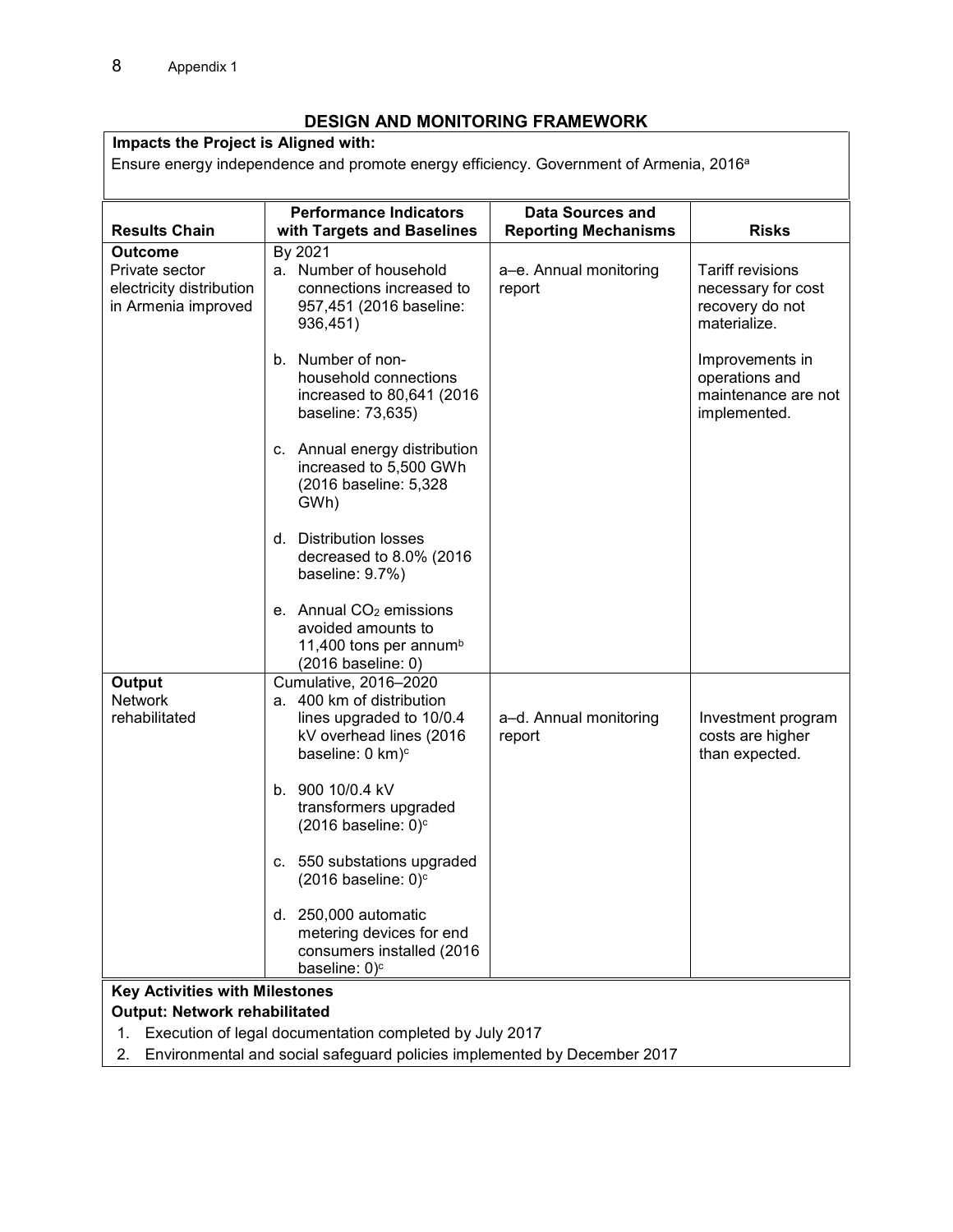#### **Inputs**

Confidential information deleted.

#### **Assumptions for Partner Financing**

Not applicable

ADB = Asian Development Bank; CO<sub>2</sub> = carbon dioxide; GWh = gigawatt-hour, km = kilometer; kV = kilovolt.

<sup>a</sup> Armenia Government Programme 2016. http://www.gov.am/en/gov-program/. Accessed on 12 May 2017.

b Based on a grid emission factor of 0.428 tCO2/MWh, and annual reduction in distribution losses of about 26,500 MWh.

c Beginning of 2016, before the investment program commenced.

Source: Asian Development Bank.